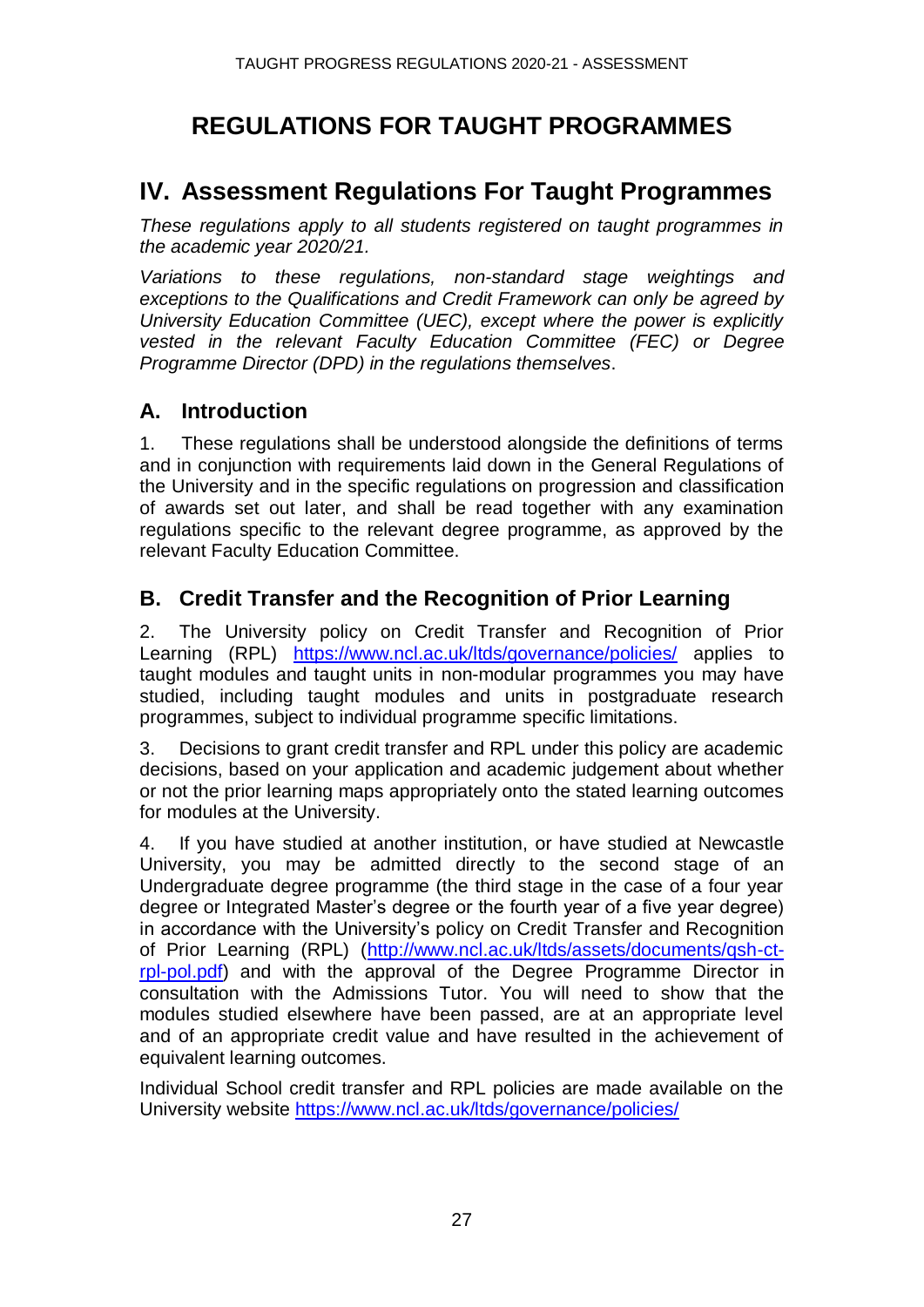5. If you are admitted to any degree programme on the basis of credit transfer or RPL, you will not be required to relinquish any previous award from this or any other higher education institution.

6. The maximum credit for which credit transfer or RPL can be offered is one third (i.e. 120 credits) of a three year undergraduate degree or one half (i.e. 240 credits) of a four year undergraduate degree or of an Integrated Master's degree or three-fifths of a five year degree. The maximum credit transfer or RPL allowed on a postgraduate taught award (Postgraduate Certificate, Postgraduate Diploma, Master's) is one third of the taught component, unless an individual exemption is approved by the relevant Dean of Postgraduate Studies, in which case the maximum is half of the taught credits. The maximum number of credits for which credit transfer or RPL can be allowed on a taught doctorate or the taught element of an integrated PhD is 40 credits. Any exemptions from this must be approved by the relevant Dean of Postgraduate Studies. In addition, University Education Committee can grant a specific exemption which would be written into the programme regulations.

7. In all cases where credit transfer or RPL has been approved, the classification of the award shall be based on the modules you have studied at Newcastle University, including any credit transferred in from modules studied at Newcastle University. If as an undergraduate student you have been allowed to transfer in credits from another higher education institution or have had prior learning recognised for any stage beyond Stage 1, the stage weightings specified in the programme regulations shall apply, but only to those modules studied at Newcastle. This means that the average mark on the reduced number of modules studied at Newcastle University in conjunction with the relevant stage weightings shall be used in the calculation of your weighted average mark and through this your final classification.

8. If you are a postgraduate taught student, only modules studied at Newcastle University will be used to determine the classification of your award, meaning that the final programme average will be based on the reduced number of credits studied at Newcastle, including any Newcastle credits transferred in.

### **C. Absence from Examinations, Failure to Submit Assessed Work and Assessment Irregularities**

9. Where you have been absent without formal approval from an examination, a mark of zero will be returned for that component of the assessment. Where you have failed to submit any other element of the assessment, a mark of zero shall be returned for that element. For those programmes using an alternative marking scheme the equivalent failing grade will be used. Any late submissions must be considered in line with the University's Submission of Work Policy, available at [http://www.ncl.ac.uk/ltds//assets/documents/qsh-assmt-assessedwork-policy.pdf.](http://www.ncl.ac.uk/ltds/assets/documents/qsh-assmt-assessedwork-policy.pdf)

10. Where you have failed to comply with any other assessment requirement, the consequence, if any, stipulated in the degree programme handbook shall apply.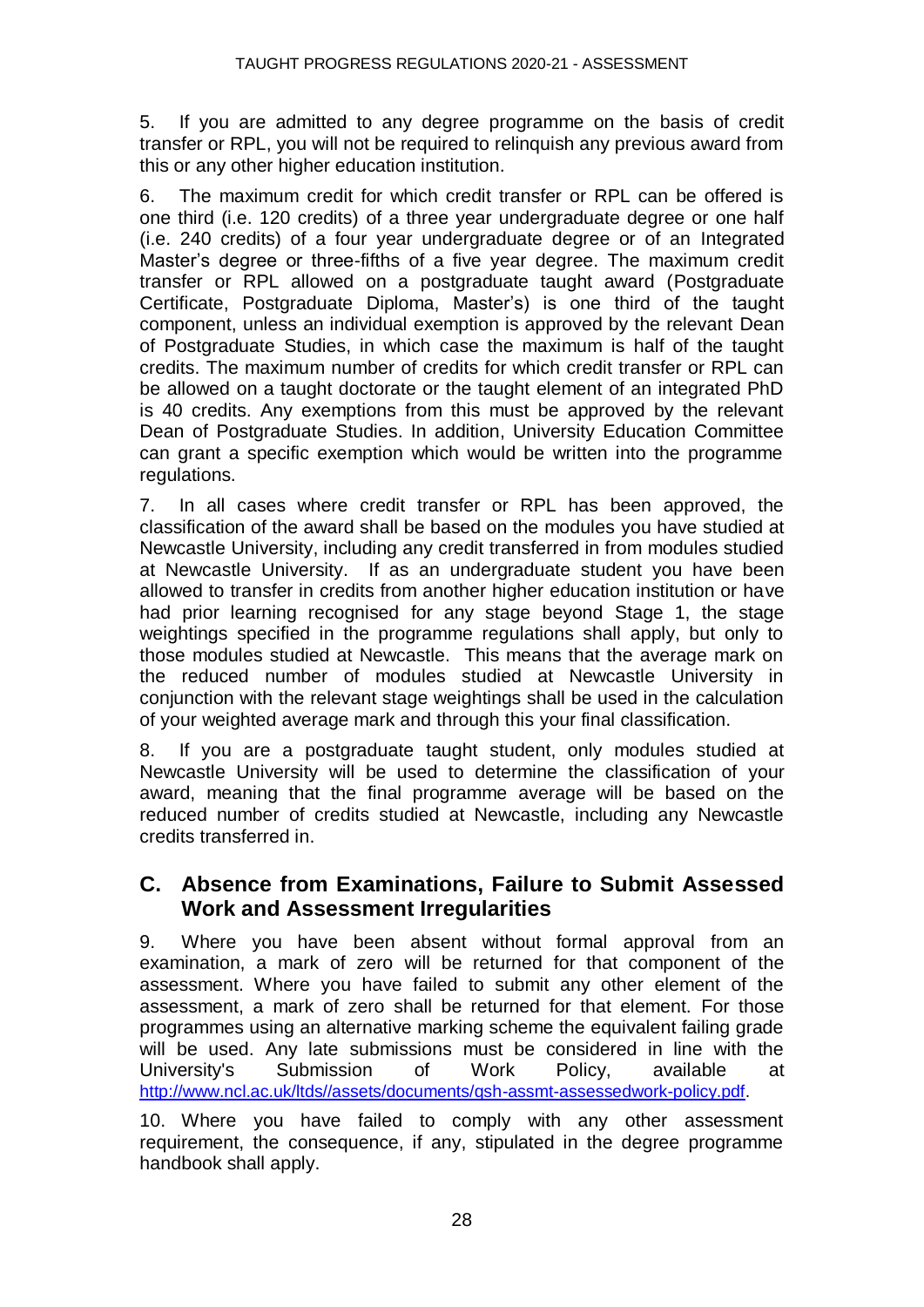11. The University's procedure for assessment irregularities shall apply to any reported or suspected cheating or plagiarism. The procedures are available at:

<https://www.ncl.ac.uk/students/progress/Regulations/Procedures/assessment.htm>

### **D. Aural and Oral Examinations**

12. The details of any aural or oral assessment must be published in the appropriate module handbook or relevant section of the University's Virtual Learning Environment. The chair of the appropriate Board of Examiners shall be responsible for ensuring that you are informed of the timing and form of any such assessment.

### **E. Marking Procedures**

13. All examiners should carry out assessments in accordance with the published assessment criteria available in degree programme handbooks.

14. In line with the University Policy and Guidance on Moderation and Scaling <http://www.ncl.ac.uk/ltds/assets/documents/qsh-assmt-modscal-pol.pdf>, the following shall constitute the procedure and, where appropriate, minimum requirements, for marking throughout the University:

- a) All marking shall be guided by the marking criteria, which shall be published in the degree programme handbook;
- b) Each Board of Examiners shall have a written Moderation and Scaling policy which should comply with the University's guidance.
- c) When coursework is submitted late but remains eligible for a capped mark, the mark that would have been awarded if the work had been submitted on time must be recorded and must be available to the Board of Examiners if required.

### **F. Module and Aggregated Assessment**

15. There is one final mark for each module but, where module outlines so specify, you may be required to meet a prescribed threshold in specific 'essential' components of a module in order to be deemed to have passed the module overall. The module outline must indicate components for which such thresholds apply and must make clear the consequence of failing to meet the threshold: either failure in the module with a fail mark returned, or a deferred pass in which the component failure may be redeemed as part of the same attempt without any increase in the original mark. In addition, module outlines may specify 'zero weighted pass/fail assessments', i.e., assessments that do not contribute to the module mark but that must be passed in order to pass the module.

16. The modes of assessment permitted for each degree programme shall be those specified in the degree programme regulations, programme specifications and module specifications. Where the assessment does not take the form of written examinations, rules to be observed by students (for example, in relation to the size, form and submission arrangements for examinable coursework or dissertations, and including rules governing the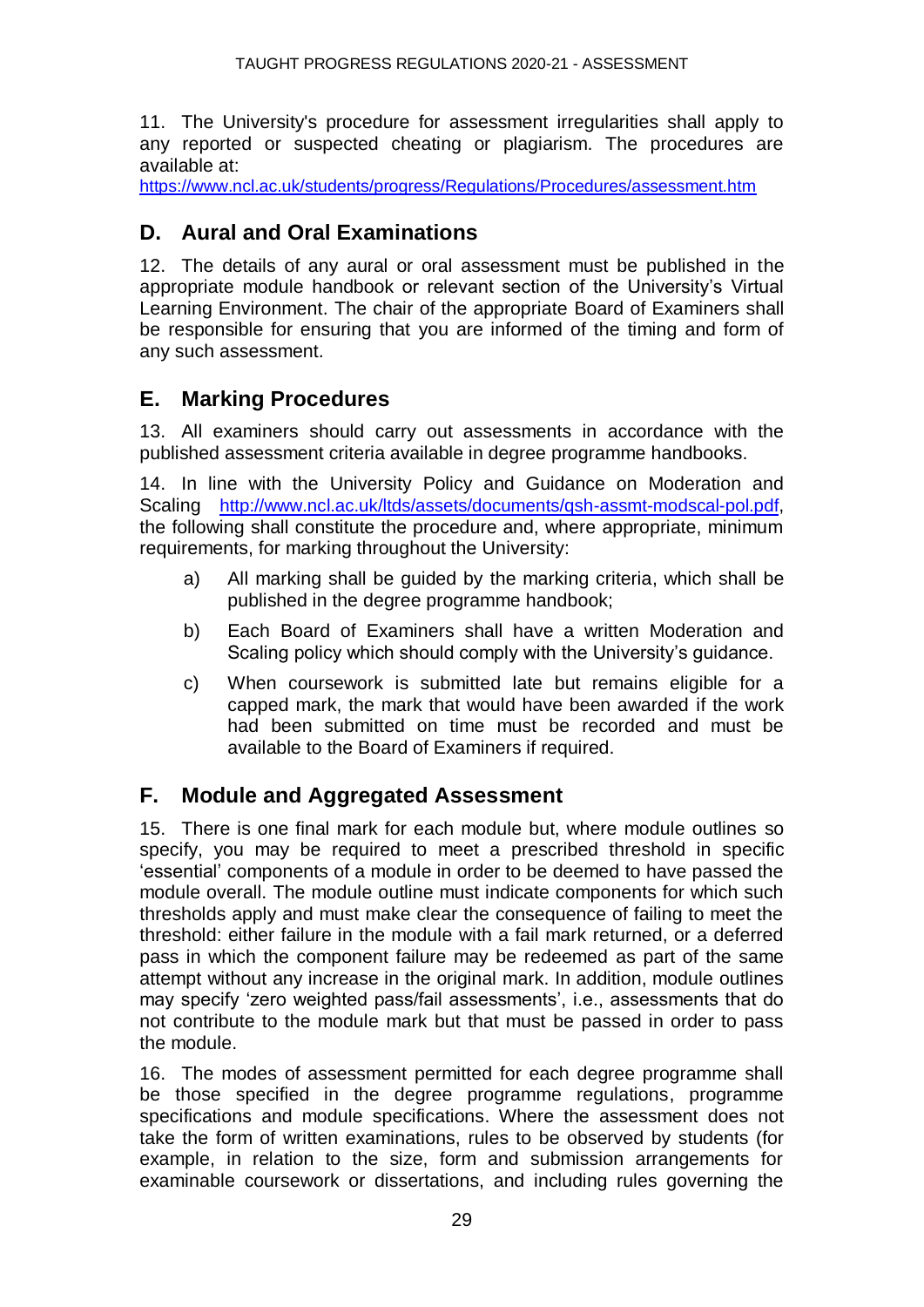arrangements for the retention and recall of assessed work) shall be those specified in the degree programme handbook.

17. For non-modular programmes marks or grades are allocated for each or a combination of assessments along with a weighting where appropriate.

### **G. Assessments and Conduct of Examinations**

18. You must follow the rules governing the conduct of University examinations published by the Academic Registrar [\(https://www.ncl.ac.uk/exams/rules/\)](https://www.ncl.ac.uk/exams/rules/). Alternative arrangements may be made for students with permanent or temporary disabilities in accordance with the Student Health and Wellbeing Assessment and Examination Provision <https://www.ncl.ac.uk/exams/alternative-arrangements/#examarrangements>

19. If you register for a module or other programme of study, you automatically register for the related assessment.

20. You are required to present yourself for all components of an examination for which you have entered. If you fail to attend, you will be subject to the terms of the Assessment Regulations for Taught Programmes (except where the consideration of an 'aegrotat' (see IV.P.55 & 56 for definition) degree is appropriate.

21. You are expected to retain all forms of assessed work returned to you after marking. Assessed work so retained may be recalled from students, if required by external examiners or for examination review purposes, or for quality assessment or audit purposes. Rules governing the arrangements for the retention of assessed work are specified in the Policy on Disclosure of Marks and Return of Assessed Work which is available at [http://www.ncl.ac.uk/ltds/assets/documents/qsh-assmt-assessedwork](http://www.ncl.ac.uk/ltds/assets/documents/qsh-assmt-assessedwork-policy.pdf)[policy.pdf.](http://www.ncl.ac.uk/ltds/assets/documents/qsh-assmt-assessedwork-policy.pdf)

22. Any examination invigilator shall, on finding an irregularity in your conduct in the examination room, warn you of the nature of the suspected irregularity, confiscate any illicit material, and tell you that a report of this event will be made in writing to the Chair of the Board of Examiners and to the Academic Registrar.

23. If your examination script, or other work submitted for assessment contains the unacknowledged work of another, either verbatim or in substance, or contains fabricated research results, or is found to be a case of self- plagiarism, you will be subject to the University's Assessment Irregularity Procedure

[https://www.ncl.ac.uk/students/progress/Regulations/Procedures/assessment.](https://www.ncl.ac.uk/students/progress/Regulations/Procedures/assessment.htm) [htm](https://www.ncl.ac.uk/students/progress/Regulations/Procedures/assessment.htm) .

At an assessment irregularity interview you may be asked questions similar to a viva on your work to establish the ownership of the work

24. For the purposes of determining the number of attempts which a candidate may have for an examination, an extraordinary examination or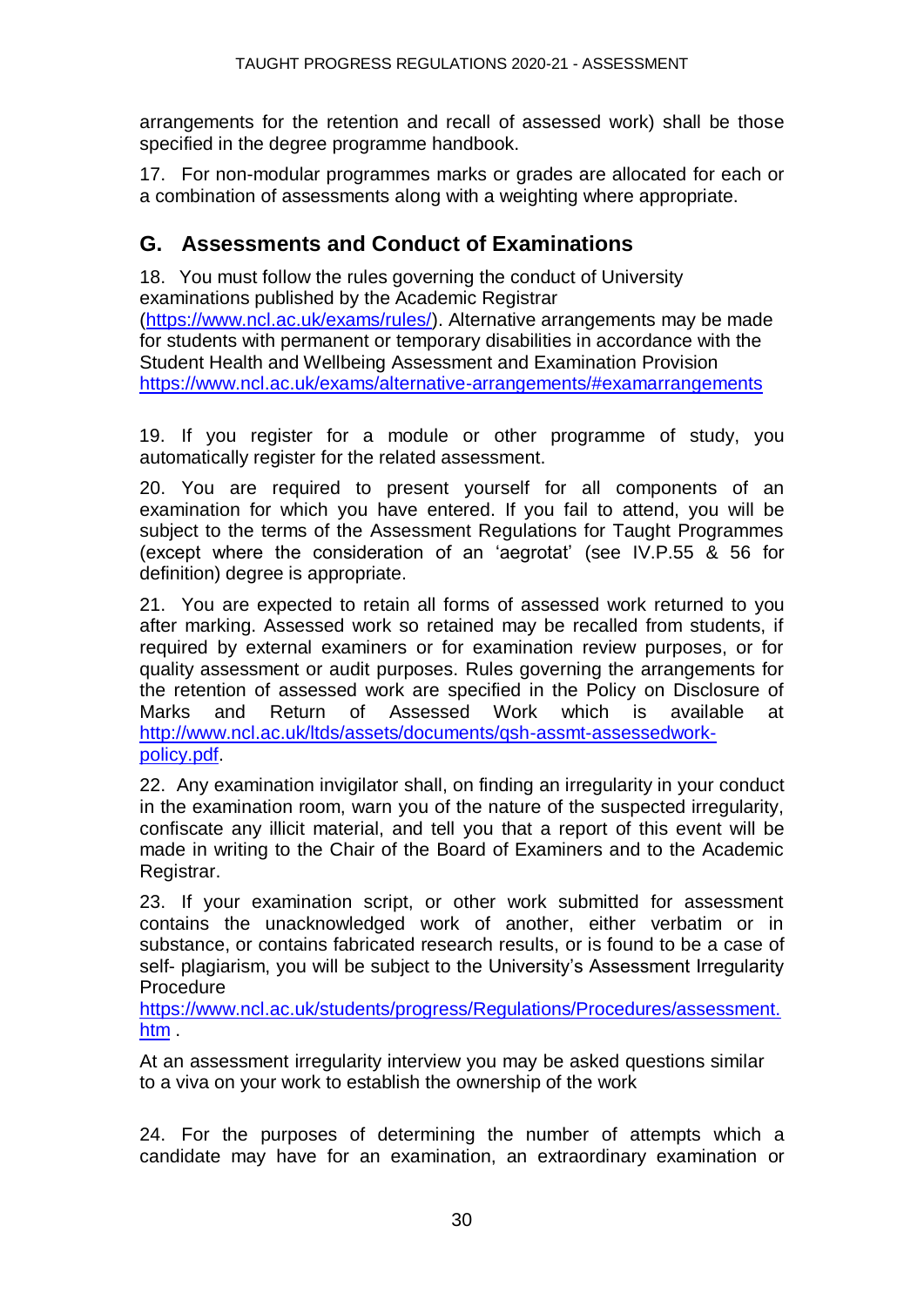approved deferral, counts as the same attempt as the examination for which it was granted.

### **H. Return of Marks**

25. The final mark for a module, or for any non-modular aggregated assessment, will be the rounded nearest whole number on the marking scale.

26. The rounding of marks shall follow the regulation: decimal marks with a decimal component of 0.5 or larger shall be rounded up to the next whole number; marks with a decimal component of less than 0.5 shall be rounded down to the next whole number.

### **I. Principles of Discretion**

27. The Board of Examiners has the discretion to override the normal regulations to pass you, in the whole (or any part) of the assessment, at any stage. Your case will be considered on its own merits, but students in similar circumstances must be treated in a consistent manner, however, discretion must not be used to your disadvantage. Where the Board of Examiners exercises discretion the reasons for the decision must be recorded in the minutes.

28. Despite your results, whilst taking account of any requirements for professional accreditation, the Board of Examiners may, in its ultimate discretion (and where applicable):

- a) Deem you to have passed specific modules including core modules;
- b) Deem you to have passed the stage of a programme;
- c) Deem you to have progressed to the next stage of a programme, despite not meeting a specific progress regulation or examination regulation:
- d) Make you an award or a higher award, or decide on a higher degree classification, subject to any restriction specified elsewhere in the regulations (including the Rules for Boards of Examiners).

#### **J. Reassessment**

*Note: The rules in this section also apply to non-modular programmes, however reference to module should be substituted with assessment*.

29. If you pass a module (including by compensation or discretion), at any stage of the degree programme, you cannot be reassessed for any component of that module.

#### Honours Degrees and Foundation Degrees

30. If you fail the final stage of an Honours degree, Foundation Degree or Integrated Master's programme, you are entitled, under the conditions laid down in Regulations V.B.17.b. (Foundation Degree), V.C.37.d (Honours Degree), and V.D.6365 (Integrated Master's Degree), to one reassessment of some or all failed modules.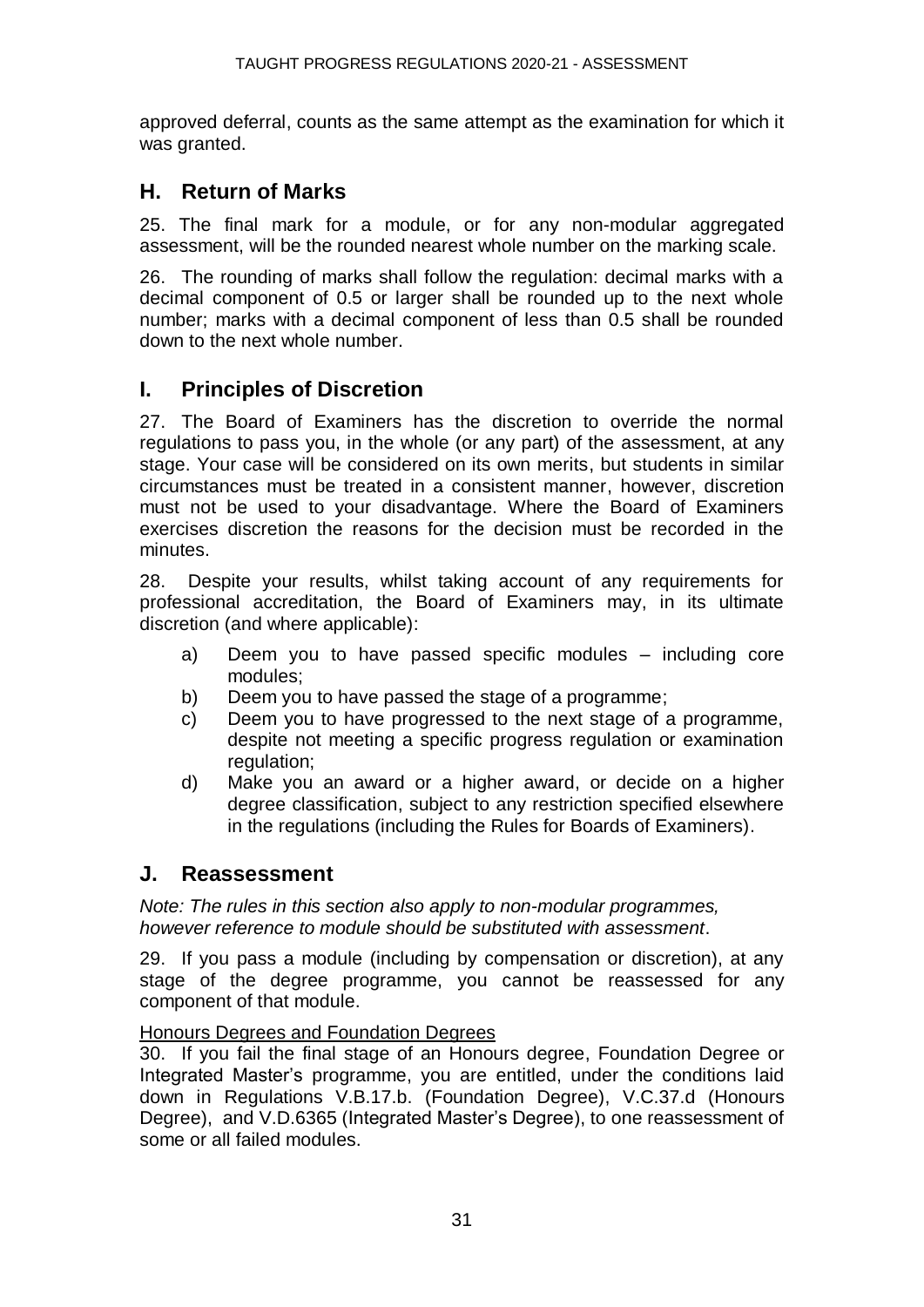31. If you fail a module at any other stage of an Honours degree, Foundation Degree or Integrated Master's programme, or you fail a module in a Foundation Certificate programme, you have the right to one reassessment of each failed module.

#### Postgraduate Taught Programmes

32. If you fail modules on a taught postgraduate programme you are entitled to one reassessment for each taught module failed at the first attempt provided that:

- a) No more than 40 credits of the taught element is failed at the first attempt on a 180 credit master's programme or a postgraduate diploma programme;
- b) No more than 20 credits of a postgraduate certificate is failed at the first attempt.

33. On a postgraduate taught programme the deeming of a first attempt failure on a module as a 'condoned fail' in line with convention V F. 91 does not remove the right to reassessment. If you have one or more modules deemed to be condoned fails, you may still undertake reassessment in those modules either for the purpose of improving your transcript or for the purpose of improving your overall average.

34. A Master's programme with more than 180 credits may set a higher number of credits that may be resat in its programme regulations, but the proportion of credits available for resit should be in proportion to those on a 180 credit programme.

35. If you are a Master's or Postgraduate Diploma student who fails more than 40 credits, or a Postgraduate Certificate student who fails more than 20 credits, at the first attempt of the taught element of the programme, you will not be permitted to continue without explicit consent of the Board of Examiners (see also Regulation V F 90 (d)).

36. If you are a Postgraduate Diploma student taking further credit to 'top-up' a previously awarded Postgraduate Certificate (entry award), you can only be reassessed in 20 credits of the additional 60 credits taken to gain the higher award.

#### General rules

37. The form of the reassessment at any stage may vary from the original, at the discretion of the Board of Studies. The Board of Studies may delegate this authority to the Board of Examiners, but if you are to be reassessed you must be informed of the style of reassessment to be adopted, including identification of the various assessment components and weightings. Changes to the format of assessment must apply to the whole cohort.

38. If you are entitled to a second attempt, you will automatically be entered for failed modules (and any failed non-modular aggregated assessments) at the next available occasion of assessment (normally in August/September of the same academic year as the first attempt) or at an alternative occasion designated by the Board of Examiners. The timing of any reassessment will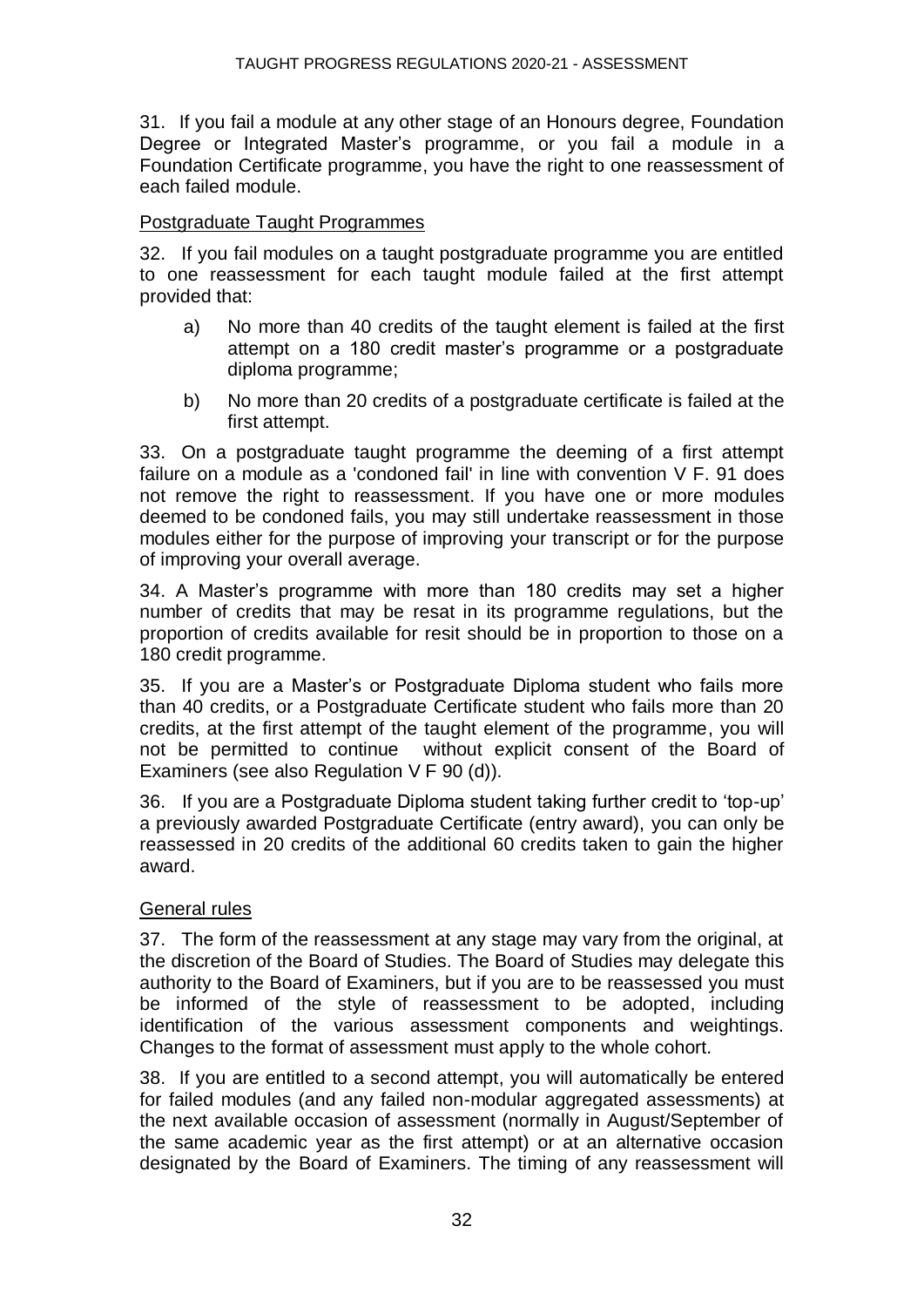be such that your progression is not unduly delayed. The Board of Examiners may stipulate a period for reassessment which is outside the University's normal assessment and resit periods.

39. Your final module mark is calculated by using the most recent component marks. In some cases, this may be a combination of second and first attempt component marks, depending on the resit arrangements for the module. It is not the case, however, that the best component marks automatically carry forward to the final module mark.

40. Exceptionally, you may be permitted to resit a module that has been passed at University standard, but not to external accreditation requirements. Such resits are for accreditation purposes only and stand outside of the University Assessment Regulations. Final module marks and award calculations are not affected. Programme-specific arrangements for accreditation resits are included in the degree programme regulations [http://www.ncl.ac.uk/regulations/programme/.](http://www.ncl.ac.uk/regulations/programme/)

41. If the Board of Examiners meets before you have completed a first attempt at the final stage, either because you are studying part-time or because your personal circumstances have delayed progress, and if you have failed a module for which you might require a second attempt, then the Chair of the Board of Examiners may permit you to take second attempt at the module before the completion of the first attempt at the stage, provided that it is clearly understood that a second attempt might prove unnecessary

### **K. Resubmission of Dissertation – Postgraduate Taught**

42. As a Master's student, you are entitled to one resubmission of your dissertation provided you have failed no more than 40 credits of the taught element of the programme at the first attempt. If you fail more than 40 credits of the taught element of the programme at the first attempt, you will not normally be permitted to resubmit your dissertation without explicit agreement of the Board of Examiners. Resubmission should be within a defined period agreed by the Board of Examiners, normally within three months of the Board of Examiners' decision.

#### **L. Timing of Reassessment at any Stage Other Than the Final Stage – Undergraduate Programmes**

43. *Second Attempt*

- a) If you have the right to a second attempt, you will automatically be entered for failed modules (and any failed non-modular aggregated assessments) at the next available occasion of assessment (normally in August/September of the same academic year as the first attempt);
- b) If you are required, under degree programme regulations, to spend a period outside the United Kingdom, or take up a placement within the United Kingdom, during the reassessment period in August/September you may, subject to the approval of the Degree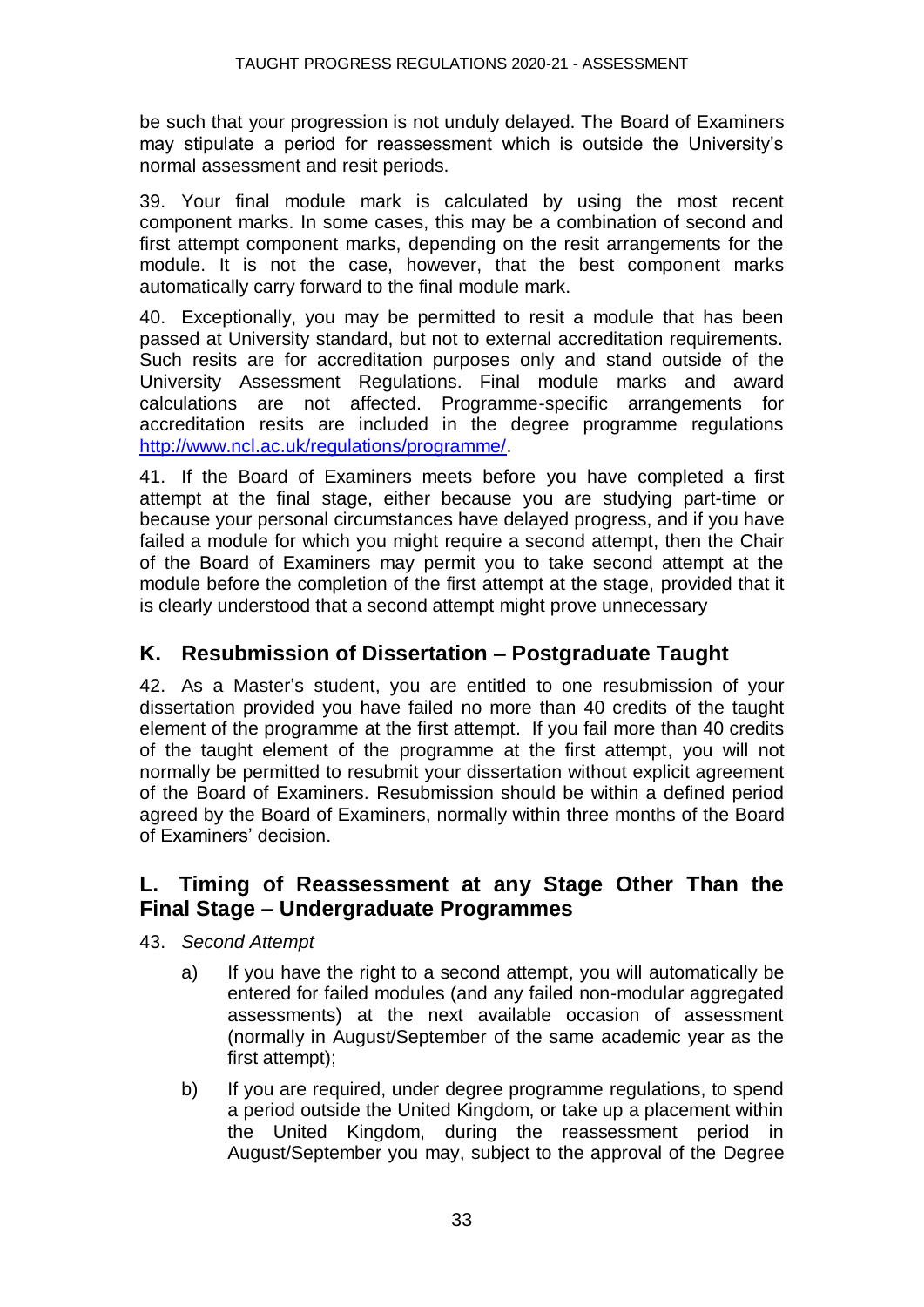Programme Director, elect to be reassessed in the following August/September.

#### **Timing of reassessment at the final stage of a degree programme**

#### 44*. Second Attempt*

If you elect to be reassessed in some or all failed assessments in the final stage of a degree programme, the reassessment will normally be at the next normal occasion or at an alternative occasion designated by the Board of Examiners. The timing of reassessment may vary for non-modular programmes and in some circumstances students may be required to complete a further period of study prior to reassessment.

#### **M. Mid-year Student Withdrawals**

45. If you withdraw from the University during the academic year you will be considered for the appropriate exit award at the next scheduled meeting of the Board of Examiners.

### **N. Awarding of Qualifications**

46. A University qualification shall be deemed to be awarded on publication of the relevant pass list, authorised by the Academic Registrar. However, the University reserves the right to correct any errors that are subsequently identified on such lists.

47. If you wish to attend your graduation ceremony you should apply to do so in the form prescribed, and must pay such fees as may be prescribed. If you fail to apply you may be excluded from the ceremonies. Only students on whom an award has been conferred shall be eligible to attend graduation.

48. Graduation ceremonies shall be held at such times and places, and in such manner as Senate may prescribe.

49. If your programme title changes during the course of your degree, you may graduate with the programme title under which you first registered. Otherwise you will by default graduate with the new programme title.

### **O. Assessment of Incoming Study Abroad, Exchange and Occasional Students**

50. Modules taken by Study Abroad, Exchange and Occasional students shall have marks returned in the normal way. Compensation will **not** apply to such students and the module decision will be either pass or fail. However, the Board of Examiners may still exercise discretion, particularly where a Personal Extenuating Circumstance Committee has assessed personal extenuating circumstances as having an impact on the student's performance.

51. You are entitled to one resit attempt for every module studied under the CATS scheme, or as a Standalone or Extra Credit module, whatever its level, unless the module is exempted.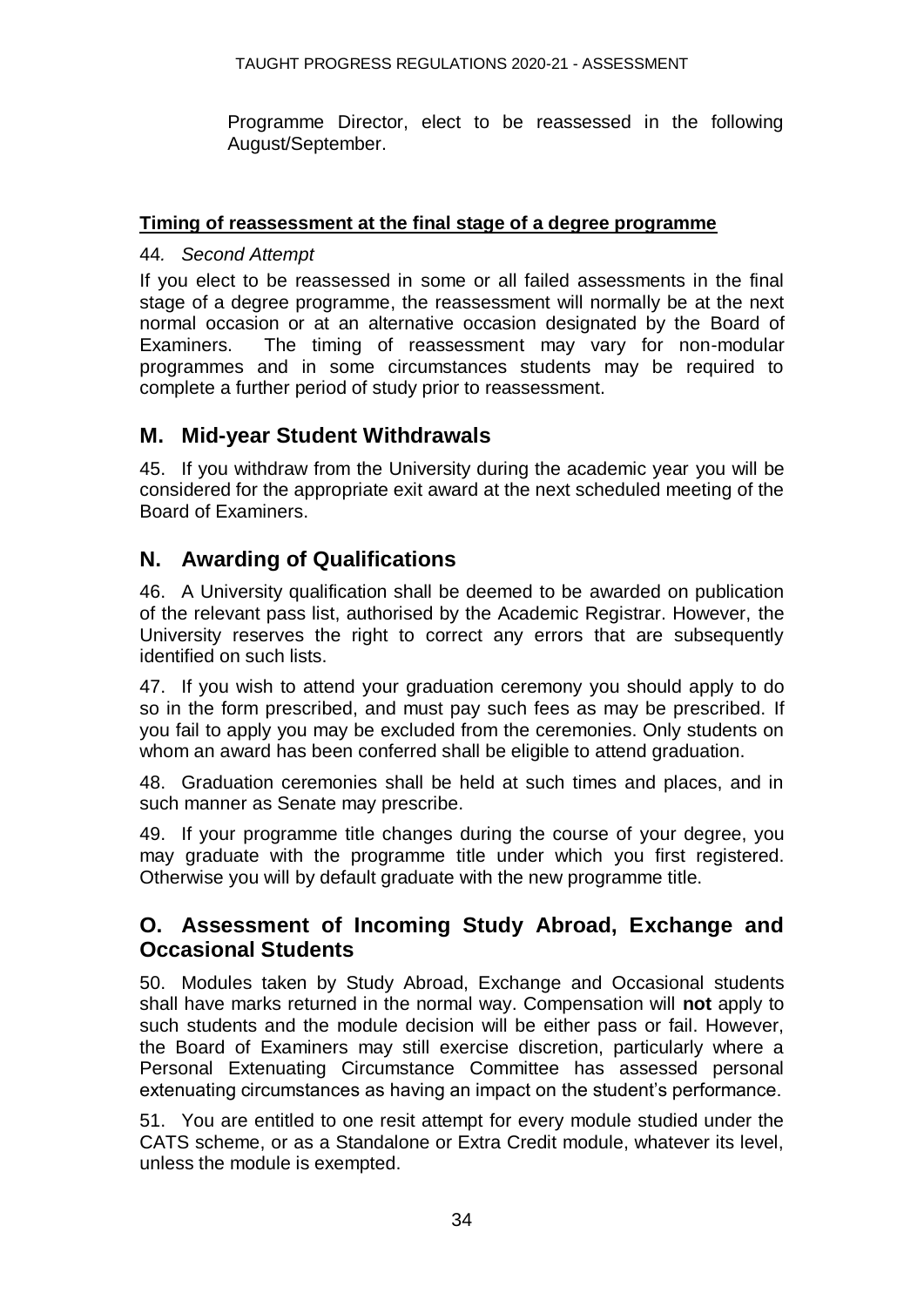52. There is no requirement for Standalone and CATS students to pass one module before commencing the study of another, except where passing the earlier module is a requirement for studying the later module.

53. Non-EU exchange or Study Abroad students studying at Newcastle only for Semester 1 will normally be able to take only modules that are made available to Study Abroad students and indicated as such on the module outline form. Where assessment normally takes place before the University closure in December, the module will be assessed in the normal manner. Where assessment normally takes place in January, these students will be provided with an alternative assessment (either at an alternative time, which might be straight after the end of term in December, or in the form an alternative format assessment). EU exchange students are not entitled to an alternative assessment for these modules, nor are students spending the whole academic year at Newcastle. The most appropriate format of assessment will be determined by Boards of Studies on a module-by-module basis. Where the introduction of an alternative form of assessment changes the learning outcomes for a module, a new module will need to be created and approved.

54. EU exchange students and (in some circumstances) Study Abroad students might wish to take modules that are not indicated as available to Study Abroad students on the module description, but are marked as 'Contact School'. In such cases students may contact the School or unit owning a module, but should note that an alternative assessment (by time or format) might not be available.

## **P. Aegrotat**

#### Undergraduate Programmes

55. The Board of Examiners may award an aegrotat degree to a candidate who has registered for the final stage of the programme, but presents sufficient evidence of ill health or any other extenuating circumstance that, in the judgement of the Board, there is no reasonable possibility that the candidate can complete the programme.

#### Postgraduate Taught Programmes

56. The Board of Examiners may award an aegrotat degree to a student who has demonstrated postgraduate ability typically over at least 50% of the programme on which they are registered, but who presents sufficient evidence of ill health or other extenuating circumstances such that, in the judgement of the Board, there is no reasonable possibility that then student can complete the programme.

57. When considering the option of making this award, Boards of Examiners should be mindful of the possibility of enabling the student to sit the assessments at a later date, and so be eligible for a classified degree. In addition, the Board should consider the appropriateness of awarding an appropriate exit award.

58. It is not open to the Board to grant an aegrotat to students registered on certain professionally accredited programmes. A student to whom an aegrotat